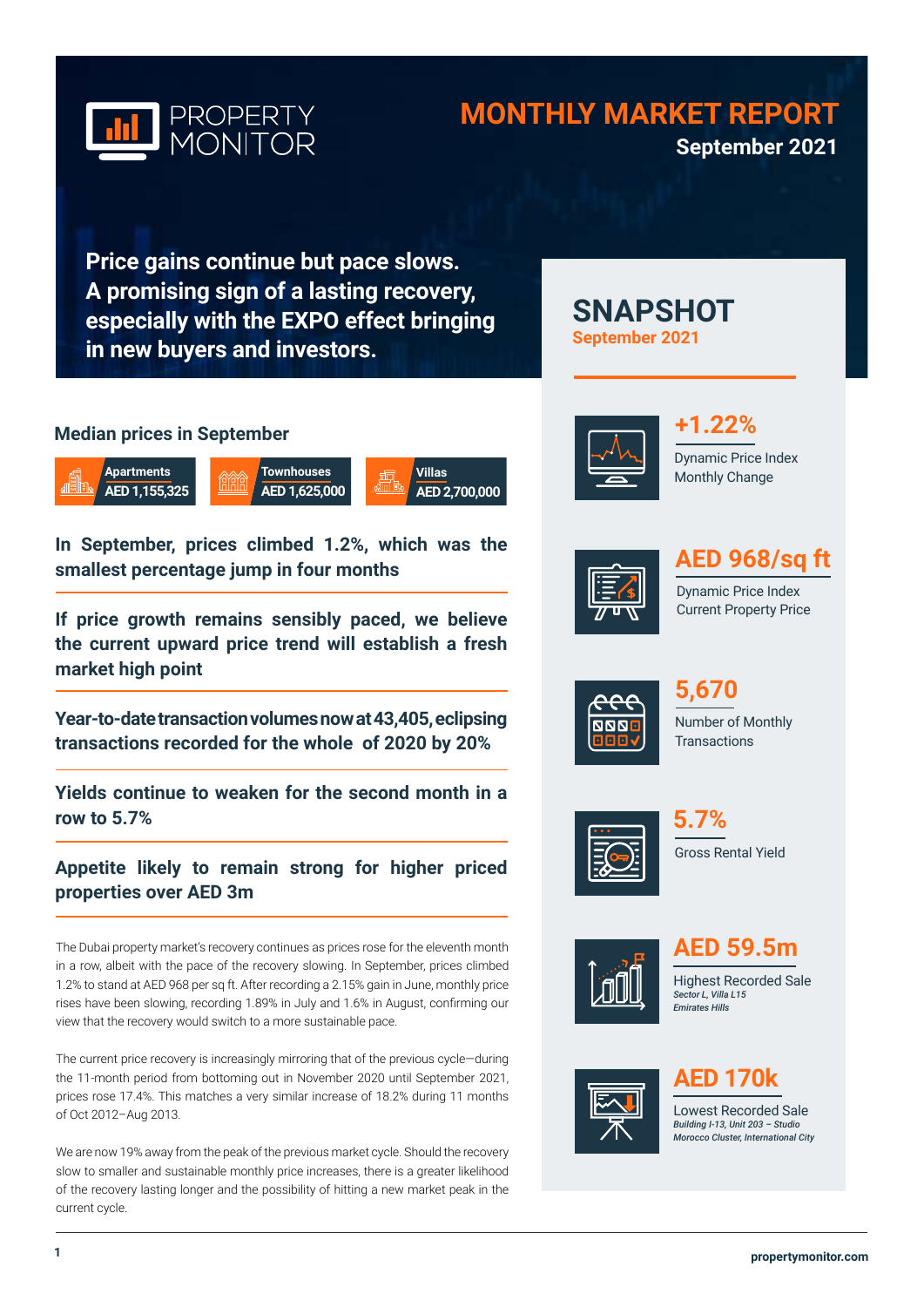**The recovery has, thus far, been powered by the strong performance of the villa and townhouse segments, especially in traditionally sought-after locations. However, as inventory dries up amid the seemingly insatiable appetite for this segment, a widening buyer-seller expectation gap regarding pricing is now conspicuous. Aggressive pricing by sellers and their brokers after blockbuster months for sales have led to overpriced properties staying in the market as buyers explore other options rather than indulge property owners' demands. We therefore expect apartments to carry forward the recovery from here on, given multiple options available in the market and the greater headroom they have for price appreciation.** 

**PROPERTY** 

ZHANN JOCHINKE **Chief Operating Officer** *Property Monitor*

The recovery has, thus far, been powered by the strong performance of the villa and townhouse segments, especially in traditionally sought-after locations. However, as inventory dries up amid the seemingly insatiable appetite for this segment, a widening buyer-seller expectation gap regarding pricing is now conspicuous. Aggressive pricing by sellers and their brokers after blockbuster months for sales have led to overpriced properties staying in the market as buyers explore other options rather than indulge property owners' demands. We therefore expect apartments to carry forward the recovery from here on, given multiple options available in the market and the greater headroom they have for price appreciation. The effect of EXPO opening has not yet been felt in the market, but will be a positive influence on the last quarter of 2021 and the first half of 2022 as new buyers discover the Dubai market and its relative affordability compared to other major capitals and financial centres. EXPO buyers are also likely to be attracted to this segment for reasons of affordability, plentiful supply, off-plan incentives, and ongoing ease of maintenance.

Transactions in September came in at 5,670. This represented a 2.2% decline on a monthly basis, however it was the strongest September performance since 2013. Despite these encouraging numbers, it is atypical for activity during September to be lower than August, which is one of the slowest trading months of the year. This imbalance between August and September is probably a one-off with numbers for August 2021 likely boosted by a number of off-plan launches being announced.

Year-to-date transaction volumes now stand at 43,405, eclipsing the 35,969 transactions recorded throughout all of 2020. With three months remaining, we are on track to reach total sales transaction volumes of ~58,000 and record numbers that were last seen during the boom years of 2013 and 2014.

A total of 2,527 off-plan transactions were registered in September, down 2.1% on month but higher by 42% on a yearly basis, given the fewer number of new launches in the same period last year. Off-plan transactions claimed a 44.6% market share compared to 55.4% for completed properties, continuing the trend seen since January of the narrowing gap between the two. This trend is likely to remain in place going forward as the existing unsold inventory with developers continues to get absorbed and new projects are launched.

Meanwhile, initial sales transactions—the first sale of a property from the developer for an off-plan or completed project—stood at 3,664 in September. Overall, these transactions have displayed strength over the months but recorded a marginal decline since August.

At 2,221, the volume of mortgages decreased in September by 19.6% over the previous month. Part of this decrease is the result of last month's record spike in mortgages for hotel apartments when there were 533 transactions recorded. Mortgages for apartments and townhouses fell by 17.6% and 21.1%, respectively, while loans for villas increased by 7.3%. Interestingly, in some villa communities, the volume of mortgages outweighed that of sales during the month. The reason for this could be the owners opting to refinance as their fixed terms end, or withdraw equity for renovation activities, a trend that is being currently witnessed in several popular villa communities.

Breaking down the mortgage market further shows that bulk transactions (mortgages taken by developers and larger investors for multiple units) comprised 36.6% of all loans issued and were spread across several projects, most notably Building 3 Zen Cluster in Discovery Gardens (169), Ajmal Sarah Tower in Dubai Residence Complex (71), and MBL Residence in Jumeirah Lakes Towers (59). Another 28.5% of loans taken were new purchase money mortgages for residential properties that were also transferred during September, primarily by end-users with the average amount borrowed being AED 1.93 m, an increase of 9% month-on-month, at a loan-to-value of 75%. The remaining 34.9% represents refinancing or new mortgages taken out in the months post transfer.

Rental yields have continued to fall for a second month after momentarily recovering to 6.2% in July. Yields now stand at 5.7% in September, registering a monthly decline of 3.9%. After remaining relatively stable at ~6.5% through most of 2020, emirate-wide average gross rental yields are again weakening. This suggests that property prices are increasing in several communities—especially where people are buying for end-use—at a more rapid pace than rental prices, which are still declining in some communities, particularly those heavily comprised of apartments.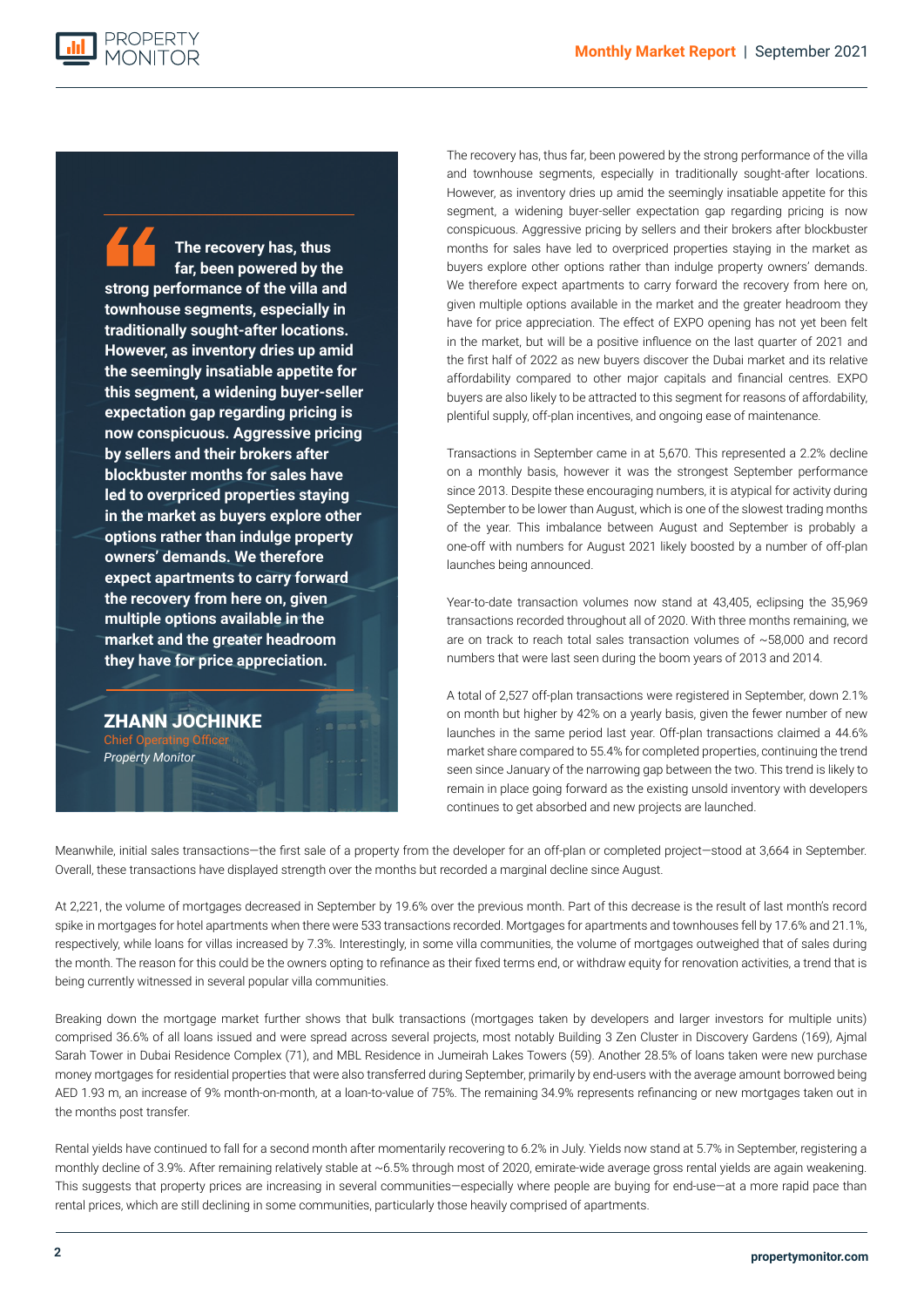



# **DPI MONTHLY OVERVIEW**

| <b>Month</b>    | <b>Index</b><br><b>Value</b> | <b>MoM</b><br><b>Change</b> | <b>OoO</b><br><b>Change</b> | <b>YoY</b><br>Change | <b>Index Price</b><br>(AED/sq ft) |
|-----------------|------------------------------|-----------------------------|-----------------------------|----------------------|-----------------------------------|
| Sep 2021        | 135.18                       | 1.22%                       | 4.78%                       | 17.66%               | 968                               |
| Aug 2021        | 133.54                       | 1.60%                       | 5.72%                       | 18.54%               | 956                               |
| <b>Jul 2021</b> | 131.45                       | 1.89%                       | 5.15%                       | 15.09%               | 941                               |
| Jun 2021        | 129.01                       | 2.13%                       | 5.79%                       | 9.92%                | 924                               |
| May 2021        | 126.32                       | 1.05%                       | 5.44%                       | 5.41%                | 905                               |
| Apr 2021        | 125.01                       | 2.51%                       | 6.32%                       | 3.36%                | 895                               |
| Mar 2021        | 121.94                       | 1.79%                       | 4.86%                       | 1.32%                | 873                               |
| Feb 2021        | 119.80                       | 1.89%                       | 4.58%                       | $-1.04%$             | 858                               |
| Jan 2021        | 117.57                       | 1.10%                       | 3.34%                       | $-3.45%$             | 842                               |
| Dec 2020        | 116.29                       | 1.52%                       | 1.23%                       | $-4.39%$             | 833                               |
| Nov 2020        | 114.55                       | 0.68%                       | 1.68%                       | $-8.30%$             | 820                               |
| Oct 2020        | 113.77                       | $-0.97%$                    | $-0.39%$                    | $-10.15%$            | 815                               |
| Sep 2020        | 114.88                       | 1.98%                       | $-2.11%$                    | $-10.08%$            | 823                               |

The Property Monitor Dynamic Price Index (DPI) tracks trends of residential property prices throughout 42 key communities in Dubai and is indexed to a base period of January 2008.

At an emirate-wide level, the index value for September 2021 increased by 1.63 index points to 135.18 from 133.54 in August 2021, representing a month-on-month gain of 1.22%.

In September 2021, property prices stood at AED 968 per sq ft, down 21.5% from the market peak in September 2014 and are 23.4% above the market trough of April 2009. Property prices were last at these levels during the recovery phase of the previous market cycle in May 2013.

On a yearly basis, prices have increased by 17.7% in September 2021. When we compare this to September 2020 when a year-on-year decline of 10.1% was recorded, we can see a definite trend reversal from declines to gains.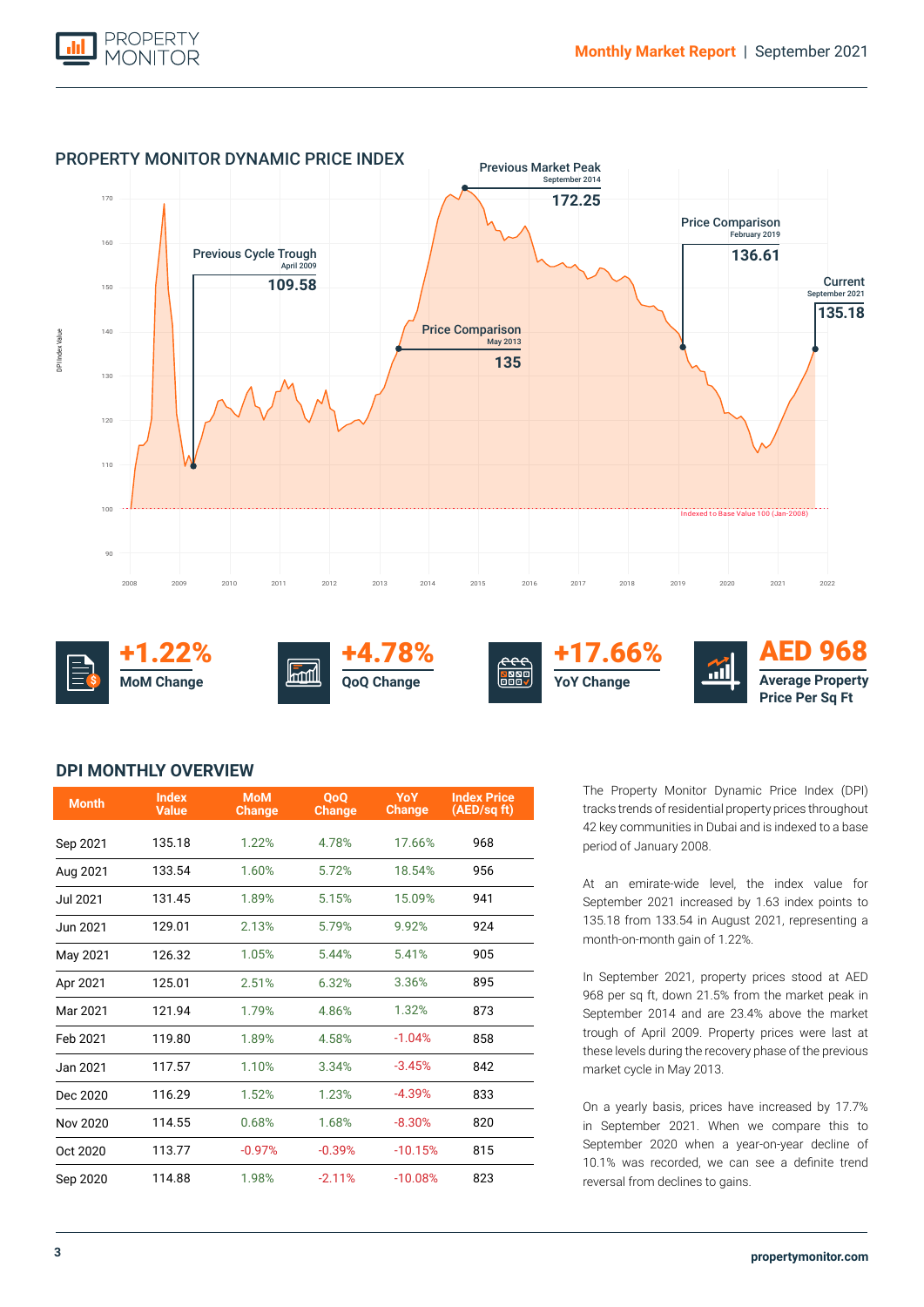



# **HISTORICAL TRANSACTIONS CHART – COMPLETION STATUS**

transactions through to the end of the year. Transaction volumes in September stood at 5,670, falling by 2.2% on a monthly basis. However, this was the strongest performance in September since 2013, and the third strongest September on record. While September numbers were encouraging, it is atypical for activity during the month to be lower than August, which is one of the slowest trading months of the year. This lower monthly performance, however, is likely a one-off with numbers for August likely boosted by off-plan launches. The last quarter of 2021 is expected to follow the long-term seasonality trend of recording increasing monthly

During the month, the split between off-plan and completed property transactions remained in favour of the latter with Title Deeds accounting for 55.4% of all transactions, down marginally month-on-month. Completed properties have led the market for 16 months now, however, have begun to weaken and have been declining since their record high in January of 71.5%. The trend is likely to hold as the existing unsold inventory with developers continues to be absorbed and new projects are launched, giving a fillip to off-plan sales. The 12-month rolling average remains strong at 62.4% in September for completed properties.

During the month, Emaar Properties dominated the off-plan market with the bulk of developers' Oqood (off-plan) registrations, taking a market share of 33.7%. They recorded just under 800 registrations, which is more than triple the share of any other developer for the month. Transactions for Emaar were spread across a myriad of their projects with a higher concentration of sales at Emaar Beachfront, Dubai Harbour—most notably Palace Beach Residence with 45 transactions, Grande Bleu Towers with 43, and Beach Isle with 38 transactions. This was followed by Arabian Ranches III with 151 transactions, with the Ruba and Bliss sub-communities recording 98 and 32 transactions, respectively, and Eden in The Valley with 102 transactions.

Dubai Properties was next at 9% of all Oqood registrations with the most notable activity in Villanova where 173 transactions were recorded across the Amaranta (102) and La Rosa (71) sub-communities. This was followed by Seven Tides taking 8.5% market share with all of their transactions occurring across only two projects, Golf Views Seven City (165) in Jumeirah Lakes Towers and Seven Palm (36) in Palm Jumeirah.

In the ongoing trend that emerged in 2020, a significant portion of Title Deed transactions were initial sales registered directly by developers for unsold inventory in completed projects. Out of a total of 3,644 initial developer sales recorded in September, 35.2% were in completed projects. At a year-to-date average of 39.8%, this figure continues to move further away from the 2020 average of 33.6% and also remains well above the 2019 average of 20.5%.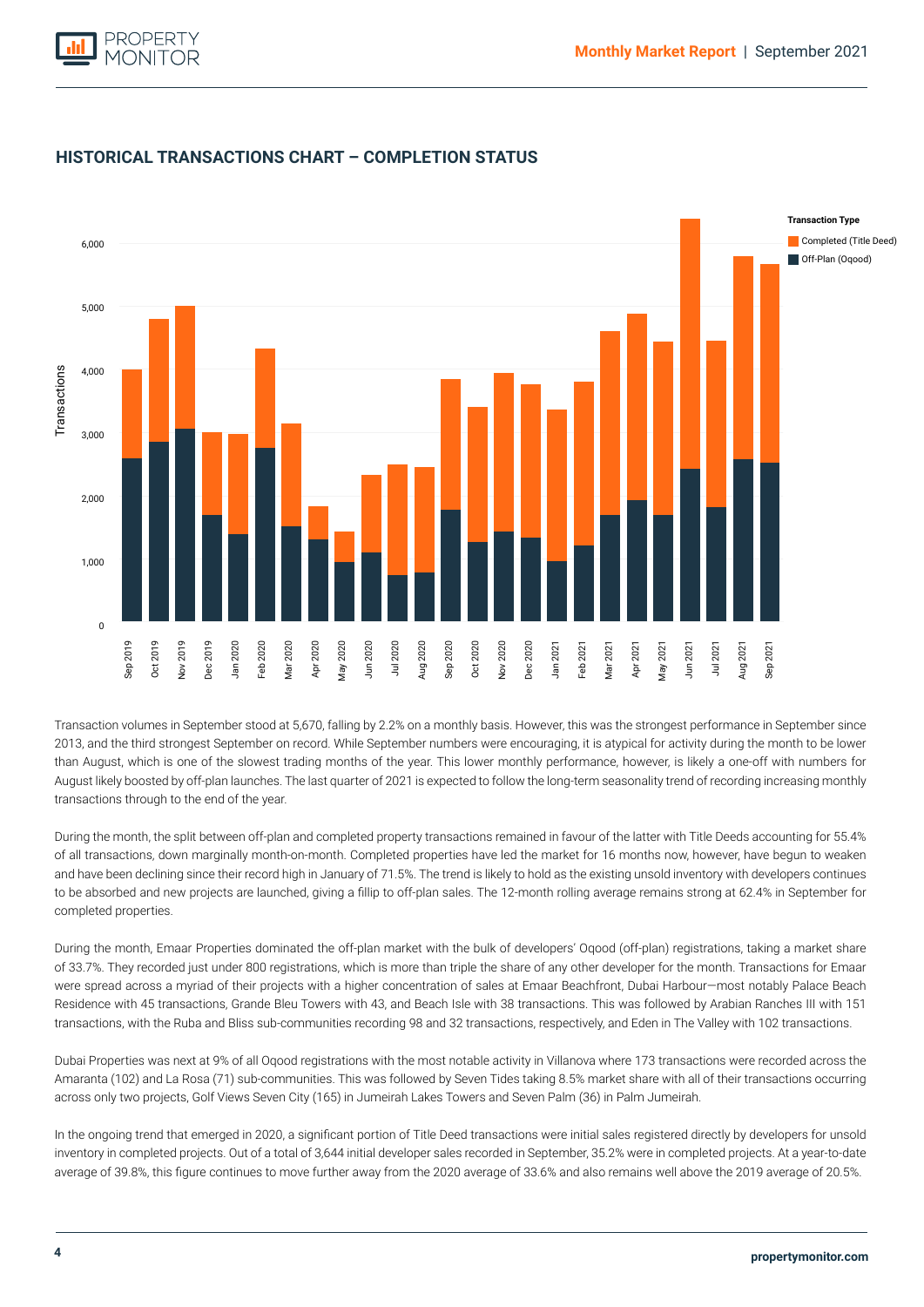

# **TOP 5 COMMUNITIES TABLE – OFF-PLAN AND COMPLETED**

# **Off-Plan / Oqood**

| <b>Off-Plan Apartments</b> |                      |                     |                          |                                |                                 |                                   |                       |                       |
|----------------------------|----------------------|---------------------|--------------------------|--------------------------------|---------------------------------|-----------------------------------|-----------------------|-----------------------|
| Rank<br>(this month)       | Rank<br>(last month) | Rank<br>(last year) | Community                | <b>Total</b><br># Transactions | <b>Studio</b><br>(Median Price) | 1 <sub>BR</sub><br>(Median Price) | 2BR<br>(Median Price) | 3BR<br>(Median Price) |
|                            | 4                    |                     | Mohammed Bin Rashid City | 192                            | 515,220                         | 975.000                           | 1.564.828             | 2,511,618             |
|                            |                      |                     | Business Bay             | 178                            | 795.008                         | 1.136.217                         | 1.918.921             | 4,078,775             |
|                            |                      |                     | Dubai Harbour            | 158                            |                                 | 1.919.480                         | 3,295,888             | 4,915,888             |
|                            |                      |                     | Jumeirah Lakes Towers    | 158                            | 442.877                         | 781.897                           | 1.064.690             | 1,567,782             |
|                            | 8                    |                     | Downtown Dubai           | 126                            | 964,125                         | 1,093,888                         | 2,370,241             | 6,035,645             |

| Off-Plan Villas |  |
|-----------------|--|
|                 |  |
|                 |  |

| Rank<br>(this month) | Rank<br>(last month) | <b>Rank</b><br>(last year) | Community          | <b>Total</b><br># Transactions | 3BR<br>(Median Price)    | 4BR<br>(Median Price) |
|----------------------|----------------------|----------------------------|--------------------|--------------------------------|--------------------------|-----------------------|
|                      |                      | $\overline{\phantom{0}}$   | Dubai South        | 62                             | 1,200,000                | 1,280,000             |
|                      |                      | $\overline{\phantom{0}}$   | Rukan              |                                | 1,550,000                | $\sim$                |
|                      |                      |                            | Dubai Hills Estate |                                | 3,279,388                | 4,100,000             |
|                      |                      |                            | Dubai Sports City  |                                | $\overline{\phantom{a}}$ | 1,850,000             |
|                      |                      |                            | Mirdif             |                                | 1,428,000                | 2,024,500             |

| Off-Plan Townhouses         |                      |                          |                   |                                |                          |                       |                       |
|-----------------------------|----------------------|--------------------------|-------------------|--------------------------------|--------------------------|-----------------------|-----------------------|
| <b>Rank</b><br>(this month) | Rank<br>(last month) | Rank<br>(last year)      | Community         | <b>Total</b><br># Transactions | 2BR<br>(Median Price)    | 3BR<br>(Median Price) | 4BR<br>(Median Price) |
|                             |                      |                          | Villanova         | 184                            | 1,285,000                | 1,399,000             | 1,802,000             |
|                             |                      |                          | Arabian Ranches 3 | 156                            |                          | 1,794,888             | 2,325,888             |
|                             |                      |                          | Dubai South       | 104                            | 1.022.925                | 1,150,000             | 1,441,888             |
|                             |                      | $\overline{\phantom{a}}$ | The Valley        | 99                             |                          | 1,208,388             | 1,562,888             |
|                             |                      |                          | Tilal Al Ghaf     | 91                             | $\overline{\phantom{a}}$ | 1,598,500             | 2,716,000             |

# **Completed / Title Deed**

| Completed Apartments |                      |                     |                         |                                |                                 |                       |                       |                       |
|----------------------|----------------------|---------------------|-------------------------|--------------------------------|---------------------------------|-----------------------|-----------------------|-----------------------|
| Rank<br>(this month) | Rank<br>(last month) | Rank<br>(last year) | Community               | <b>Total</b><br># Transactions | <b>Studio</b><br>(Median Price) | 1BR<br>(Median Price) | 2BR<br>(Median Price) | 3BR<br>(Median Price) |
|                      |                      |                     | <b>Business Bay</b>     | 222                            | 670.000                         | 2,007,948             | 1,889,063             | 2,675,676             |
|                      |                      |                     | Dubai Marina            | 146                            | 717.500                         | 1,080,000             | 1,675,000             | 2,600,000             |
|                      |                      |                     | Jumeirah Village Circle | 144                            | 399,000                         | 600.000               | 940.500               | 1,636,110             |
| Δ                    |                      |                     | Downtown Dubai          | 92                             | 815,000                         | 1,312,500             | 2,700,000             | 4,803,247             |
|                      |                      |                     | International City      | 89                             | 210,000                         | 310.000               | 600.000               | 500,000               |

| <b>Completed Villas</b> |                      |                     |                    |                                |                       |                       |                       |
|-------------------------|----------------------|---------------------|--------------------|--------------------------------|-----------------------|-----------------------|-----------------------|
| Rank<br>(this month)    | Rank<br>(last month) | Rank<br>(last year) | Community          | <b>Total</b><br># Transactions | 3BR<br>(Median Price) | 4BR<br>(Median Price) | 5BR<br>(Median Price) |
|                         |                      | ۰.                  | DAMAC Hills 2      | 97                             | 940.000               | 1,705,000             | 1,778,010             |
|                         |                      |                     | DAMAC Hills        | 74                             | 2,587,000             | 2,908,085             | 4,988,135             |
|                         |                      |                     | Dubai Hills Estate | 58                             | 3,950,000             | 4.825.000             | 6,546,804             |
|                         |                      |                     | Emirates Living    | 53                             | 2,600,000             | 2.775.000             | 4,999,999             |
|                         |                      |                     | Nad Al Sheba       | 42                             | 2,848,000             | 2,708,000             |                       |

| <b>Completed Townhouses</b> |  |
|-----------------------------|--|

| Rank<br>(this month) | Rank<br>(last month) | Rank<br>(last year) | <b>Community</b>   | <b>Total</b><br># Transactions | 2BR<br>(Median Price) | 3BR<br>(Median Price) | 4BR<br>(Median Price)    | 5BR<br>(Median Price)    |
|----------------------|----------------------|---------------------|--------------------|--------------------------------|-----------------------|-----------------------|--------------------------|--------------------------|
|                      |                      |                     | DAMAC Hills 2      | 65                             | 1,058,000             | 1.260.000             | ,705,000                 | 1,883,000                |
|                      |                      |                     | Reem               | 29                             | -                     | 1,815,000             | 2,250,000                |                          |
|                      |                      | 14                  | <b>DAMAC Hills</b> | 23                             | ÷.                    | 2.040.000             | $\overline{\phantom{a}}$ |                          |
|                      | 4                    |                     | Dubai Hills Estate | 21                             | -                     | 2.600.000             | 3,000,000                | 3,942,350                |
|                      |                      |                     | Mudon              |                                | $\sim$                | 1.900.000             | 2,750,000                | $\overline{\phantom{0}}$ |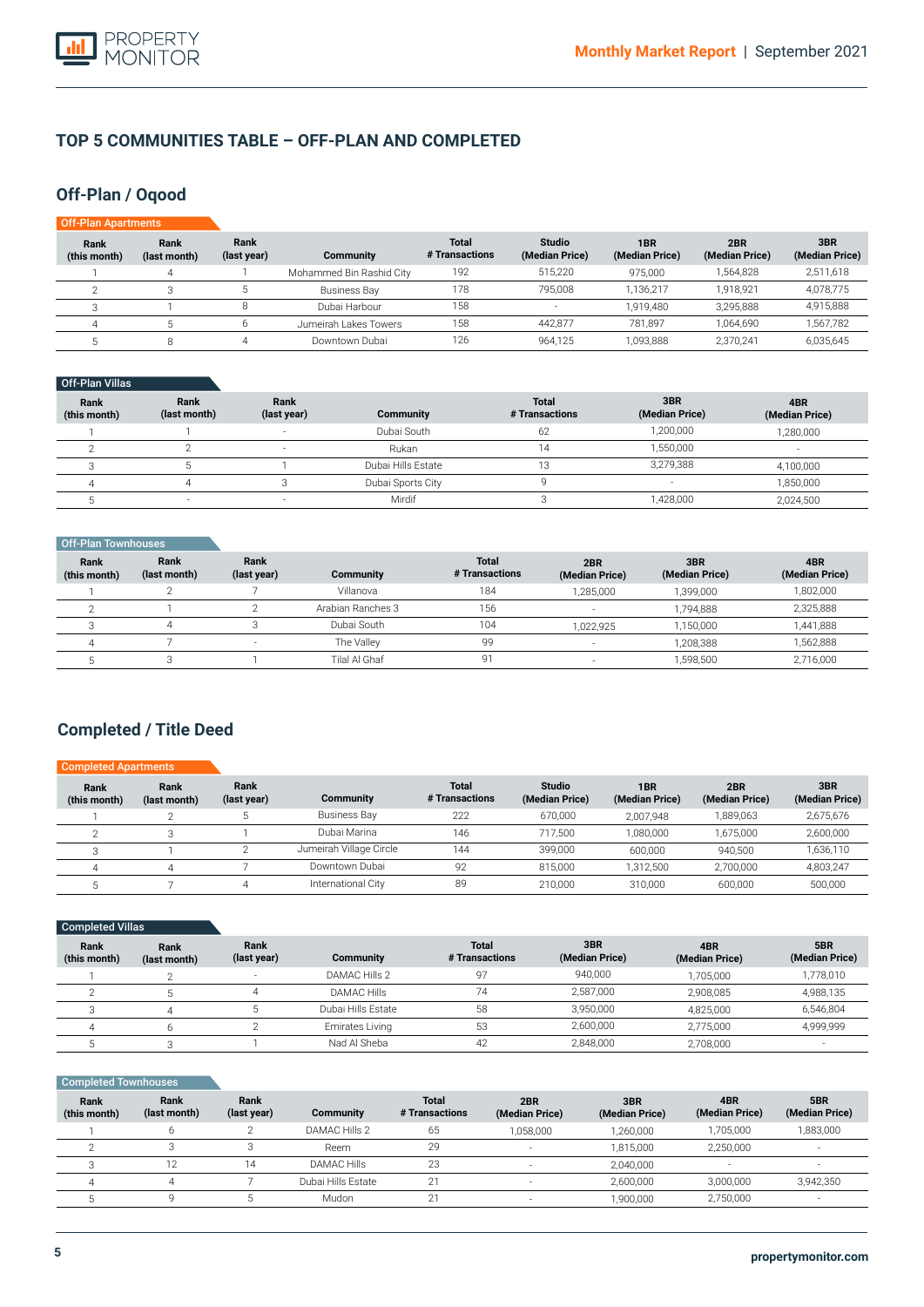



# **HISTORICAL TRANSACTIONS CHART – SALES RECURRENCE**

In September 2021, the market share of initial developer sales fell by 1.8% to 64.4% versus resale transactions; it had reached its highest level last month since June 2020 after which resale had gained popularity. The 12-month rolling average now stands at 43% for resale, which continues to indicate that the market has matured to become less reliant on new project releases and developer-led initial sales.

Business Bay was the most popular master development for initial sales where 10.2% of all such transactions occurred. Urban Oasis by Missoni had the highest demand in the master development with a total of 110 initial sales.

Taking second place was Mohammed Bin Rashid City, where initial sales took 6.8% market share. For the second month in a row, Sobha Hartland was the most sought-after sub-community in the master development, recording a total of 151 initial sales spread across several projects, with Sobha Hartland Waves being a standout with 78 transactions.

Coming in third for September was Jumeirah Lakes Towers which claimed 5.6% market share with 199 sales spread across a myriad of projects, most notably Golf Views Seven City with 165 sales recorded.

The top master developments for resale transactions were Dubai Marina with 7.7% of such transactions across multiple projects—the highest level of sales occurred at Marina Quays (7). This was followed by Downtown Dubai with 5.8% share and the highest number of transactions in Burj Khalifa (8), and lastly Business Bay taking a 5.3% share with Executive Towers (13) and DAMAC Towers by Paramount (10) being the most popular.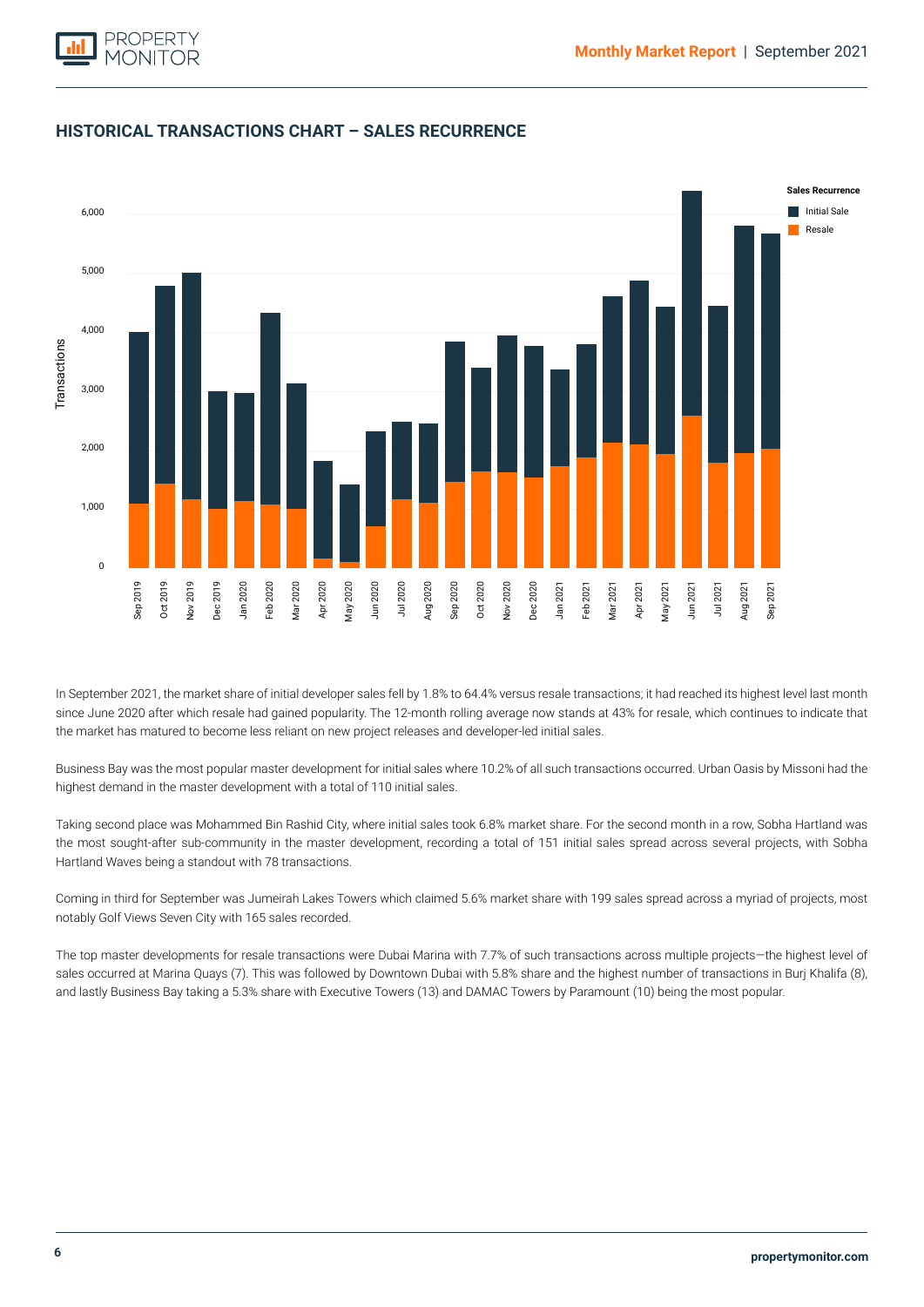# **TOP 5 COMMUNITIES TABLE – INITIAL SALE AND RESALE**

# **Initial Sale**

| <b>Initial Sale Apartments</b> |                      |                     |                          |                                |                                 |                       |                       |                       |
|--------------------------------|----------------------|---------------------|--------------------------|--------------------------------|---------------------------------|-----------------------|-----------------------|-----------------------|
| Rank<br>(this month)           | Rank<br>(last month) | Rank<br>(last year) | Community                | <b>Total</b><br># Transactions | <b>Studio</b><br>(Median Price) | 1BR<br>(Median Price) | 2BR<br>(Median Price) | 3BR<br>(Median Price) |
|                                |                      |                     | <b>Business Bay</b>      | 342                            | 743,935                         | 1.341.000             | 1,920,273             | 2,783,634             |
|                                |                      |                     | Mohammed Bin Rashid City | 211                            | 520.988                         | 975.000               | 1.471.676             | 2,449,983             |
|                                |                      |                     | Jumeirah Lakes Towers    | 190                            | 444.257                         | 786.997               | 1.135.916             | 1,599,338             |
|                                |                      |                     | Jumeirah Village Circle  | 175                            | 452.500                         | 656.299               | 945,600               | 1,660,000             |
|                                |                      | 13                  | Dubai Harbour            | 158                            |                                 | 1,929,820             | 3,320,754             | 4,915,888             |

### Initial Sale Villas

| Rank<br>(this month) | Rank<br>(last month) | Rank<br>(last year) | <b>Community</b>   | <b>Total</b><br># Transactions | 3BR<br>(Median Price) | 4BR<br>(Median Price) | 5BR<br>(Median Price) |
|----------------------|----------------------|---------------------|--------------------|--------------------------------|-----------------------|-----------------------|-----------------------|
|                      |                      | $\sim$              | Dubai South        | 80                             | 1.242.000             | 1.280.000             |                       |
|                      |                      | -                   | DAMAC Hills 2      |                                | 955.000               | ,705,000              | 1,778,010             |
|                      |                      |                     | Damac Hills        | 64                             | 2.590.000             | 3.066.170             | 5,116,750             |
|                      |                      |                     | Dubai Hills Estate | 31                             | 3.206.888             | 5.686.031             | 6,546,804             |
|                      |                      |                     | Al Furjan          | 23                             | 2,170,000             | 2,400,000             |                       |

#### **Initial Sale Townhouses**

| Rank<br>(this month) | Rank<br>(last month) | Rank<br>(last year) | Community         | <b>Total</b><br># Transactions | 2BR<br>(Median Price)    | 3BR<br>(Median Price) | 4BR<br>(Median Price) |
|----------------------|----------------------|---------------------|-------------------|--------------------------------|--------------------------|-----------------------|-----------------------|
|                      |                      |                     | Villanova         | 170                            | 1,288,000                | 1,399,000             | 1,816,000             |
|                      |                      |                     | Arabian Ranches 3 | 153                            | $\overline{\phantom{a}}$ | 1,797,388             | 2,331,888             |
|                      |                      |                     | Dubai South       | 99                             | 1.022.925                | 1,150,000             | 1,444,388             |
|                      |                      |                     | The Vallev        | 97                             |                          | 1,204,888             | 1,560,388             |
|                      |                      |                     | Tilal Al Ghaf     | 85                             | $\overline{\phantom{a}}$ |                       | 2,716,000             |

## **Resale**

#### **Rank (this month)** 1  $\overline{2}$ 3 4 5 **Rank (last month)** 2 4 5 1 9 **Rank (last year)** 1 3  $\overline{2}$  $\overline{7}$ 5 **Community**  Dubai Marina Downtown Dubai International City Jumeirah Village Circle Dubai Sports City **Total # Transactions** 119 92  $\overline{90}$ 75 63 Resale A **Studio (Median Price)** 600,000 800,000 210,000 350,000 400,000 **1BR (Median Price)** 1,000,000 1,270,000 310,000 515,000 450,000 **2BR (Median Price)** 1,745,000 2,400,000 588,150 860,000 662,500 **(Median Price)** 2,675,000 4,000,000 500,000 1,242,500

| <b>Resale Villas</b> |                      |                     |                    |                                |                       |                       |                          |
|----------------------|----------------------|---------------------|--------------------|--------------------------------|-----------------------|-----------------------|--------------------------|
| Rank<br>(this month) | Rank<br>(last month) | Rank<br>(last year) | <b>Community</b>   | <b>Total</b><br># Transactions | 3BR<br>(Median Price) | 4BR<br>(Median Price) | 5BR<br>(Median Price)    |
|                      |                      |                     | Emirates Living    | 53                             | 2,600,000             | 2,775,000             | 4,999,999                |
|                      |                      |                     | Arabian Ranches    | 41                             | 3,400,000             | 2,400,000             | 5,650,000                |
|                      |                      |                     | Dubai Hills Estate | 40                             | 3,900,000             | 4.700.000             | 6,000,000                |
|                      |                      |                     | Nad Al Sheba       | 33                             | -                     | 2,678,000             | $\overline{\phantom{a}}$ |
|                      |                      |                     | DAMAC Hills 2      | 23                             | 800,000               | 1,250,000             |                          |

#### Resale Townhouses

| Rank<br>(this month) | Rank<br>(last month) | Rank<br>(last year) | Community          | <b>Total</b><br># Transactions | 2BR<br>(Median Price) | 3BR<br>(Median Price) | 4BR<br>(Median Price) | 5BR<br>(Median Price) |
|----------------------|----------------------|---------------------|--------------------|--------------------------------|-----------------------|-----------------------|-----------------------|-----------------------|
|                      |                      |                     | Reem               | 28                             | $\sim$                | 1,815,000             | 2,320,000             |                       |
|                      |                      |                     | Town Square        | 25                             |                       | 1,605,000             | 2,150,000             | . .                   |
|                      |                      | 10                  | Villanova          | 23                             | 1.285.000             | 1,500,000             | 1,810,000             | 3,800,000             |
|                      |                      |                     | Arabian Ranches 2  | 21                             |                       | 2.150.000             | 2.229.042             |                       |
|                      |                      |                     | Dubai Hills Estate | 18                             |                       | 2.600.000             | 2,900,000             | 3,337,500             |

**3BR** 

-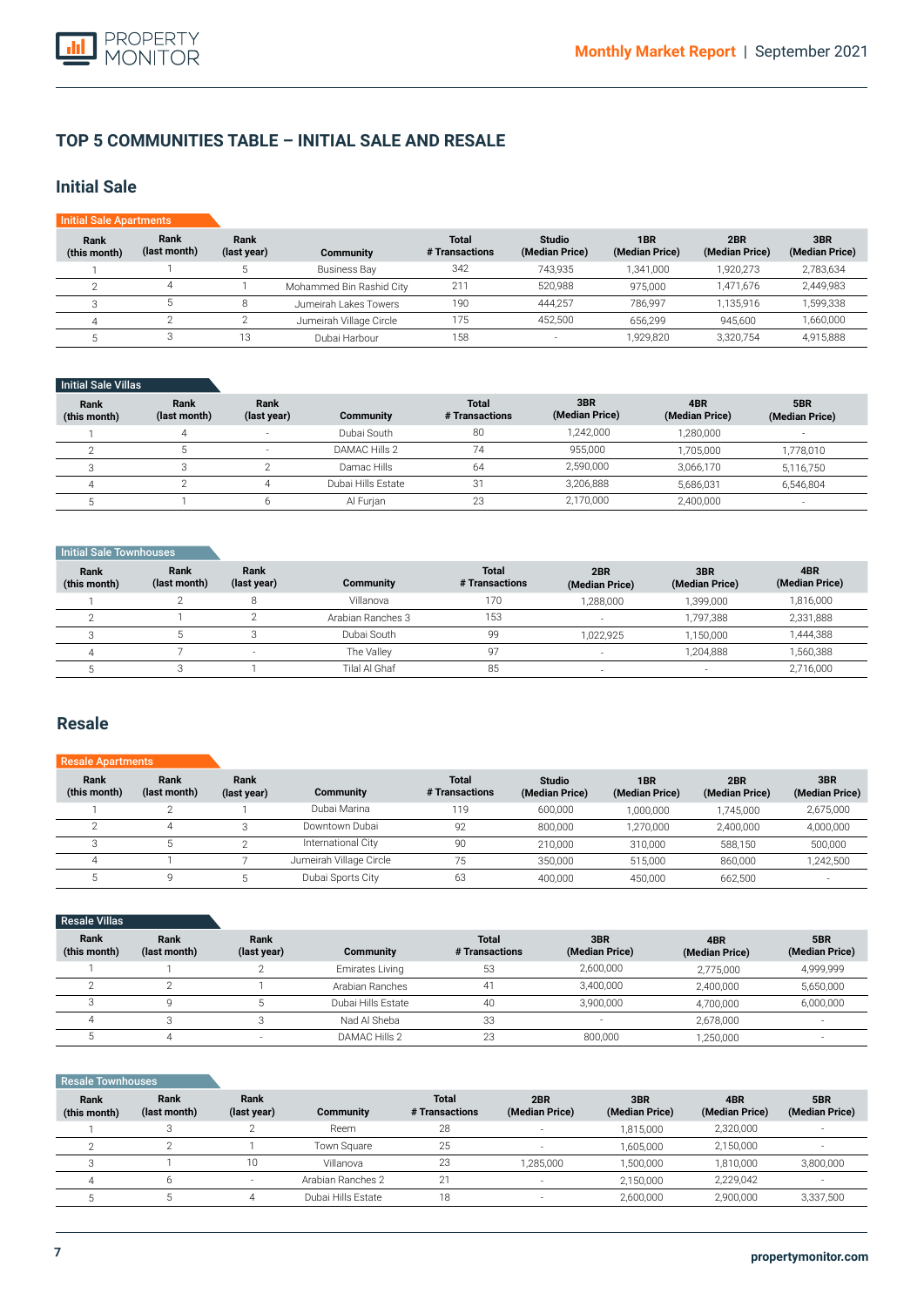

# **PRICE TIERS (AED) – SEPTEMBER 2021 PRICE TIERS (AED) – AUGUST 2021**



## **PRICE TIERS (AED) MONTHLY COMPARISON**

|             | September 2021 August 2021 MoM Change |       |          |
|-------------|---------------------------------------|-------|----------|
| $500K$      | 15.8%                                 | 13.3% | 2.50%    |
| 500K-750K   | 10.5%                                 | 12.2% | $-1.70%$ |
| 750K-1M     | 11.2%                                 | 10.7% | 0.50%    |
| $1M - 1.5M$ | 15.0%                                 | 15.8% | $-0.80%$ |
| $1.5M - 2M$ | 13.1%                                 | 12.4% | 0.70%    |
| $2M-3M$     | 16.0%                                 | 14.5% | 1.50%    |
| $3M-5M$     | 11.1%                                 | 13.2% | $-2.10%$ |
| $5M-10M$    | 4.3%                                  | 4.8%  | $-0.50%$ |
| $10M+$      | 3.0%                                  | 3.1%  | $-0.10%$ |

Though not a record month, the AED 10m+ price tier, which has so far been the highlight of 2021, continued to display strength in September, registering 122 transactions compared to 141 in August. In terms of market share, the tier contracted slightly to 3% in September compared to 3.1% in August.

Year-to-date, there have been 875 transactions in this tier, a phenomenal 120% increase over the same period a year ago. Even if we were to compare to the pre-pandemic period, the YTD 2021 figures dwarf the 200 and 300 transactions recorded in all of 2019 and 2018, respectively.

Meanwhile, the lower price tiers of properties under AED 1m displayed the weakest performance year-to-date among the tiers, shrinking 6.7% compared to 2020. While the mid-tier of properties between AED1–3m were largely unchanged, the higher price tiers of over AED 3m expanded 6.6% YTD. This performance indicates the steady appetite for not only the luxury AED10m+ market but for higher priced properties in general and will likely continue over the upcoming months.